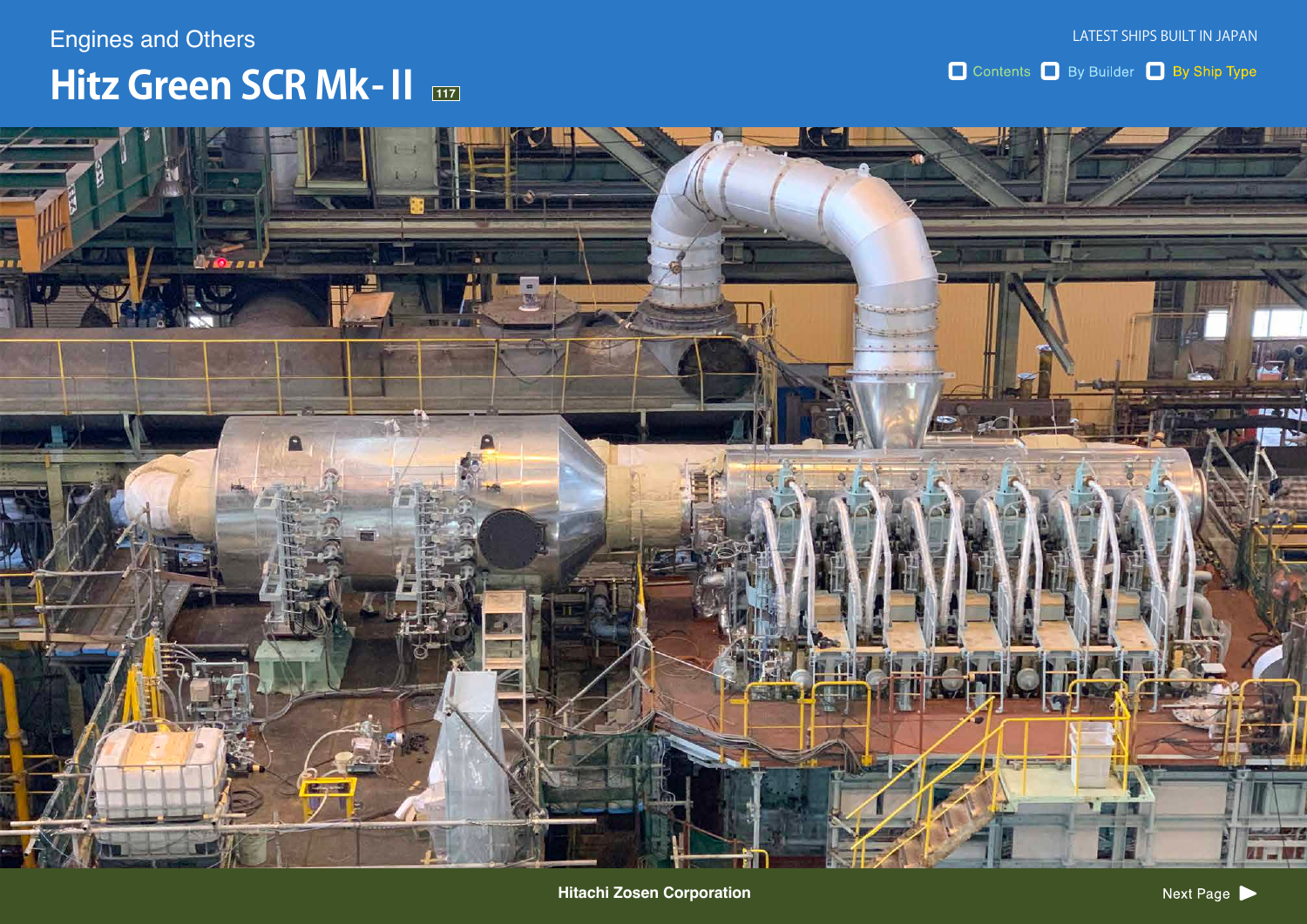### **Hitz Green SCR Mk-II**  $\overline{117}$

Hitachi Zosen's newly-developed High pressure SCR (Hitz  $G$ reen  $SCR$  Mk  $-I$  ) has successfully been in service from 2021. Hitz Green SCR (Mk -  $\mathbb{I}$ ) can be smaller and more compact compared to the previous model (Mk - I). SCR system is used for decomposing NO<sub>x</sub> into harmless nitrogen and water with the aid of catalyst and urea solution. Tier III NOx regulations of the International Maritime Organization sion from Tier  $\text{II}$  regulations, that means it is necessary for  $(MO)$  require 80% reduction of nitrogen oxides  $(NOx)$  emismarine vessels to be equipped with any decomposing NO<sub>x</sub> technology.

Hitz Green SCR (Mk - II) was developed to meet demands from our customers. There was a great demand to downsize the equipment for ships which will be additionally equipped sized Hitz Green SCR (Mk - II) which has greatly reduced ited. To meet this demand, Hitachi Zosen developed smallwith SCR system because the space of engine rooms is lim-

the installation area compared to the previous model and is applicable to various vessel types.

Contents By Builder By Ship Type

By the end of 2021, Hitachi Zosen received more than 40 ready in service. Until now Hitachi Zosen has also received orders for Hitz Green SCR ( $Mk - II$ ) and 3 of them are almore than 100 SCR systems in total and more than 50 SCR systems (including both  $Mk - I$  and  $Mk - II$ ) are already in ed more than 10,000 hours commercial operation. With service. Some sets of our SCR systems have already recordthese records and experiences, Hitachi Zosen continues striving to meet customers' requirements also through after-sales-services.